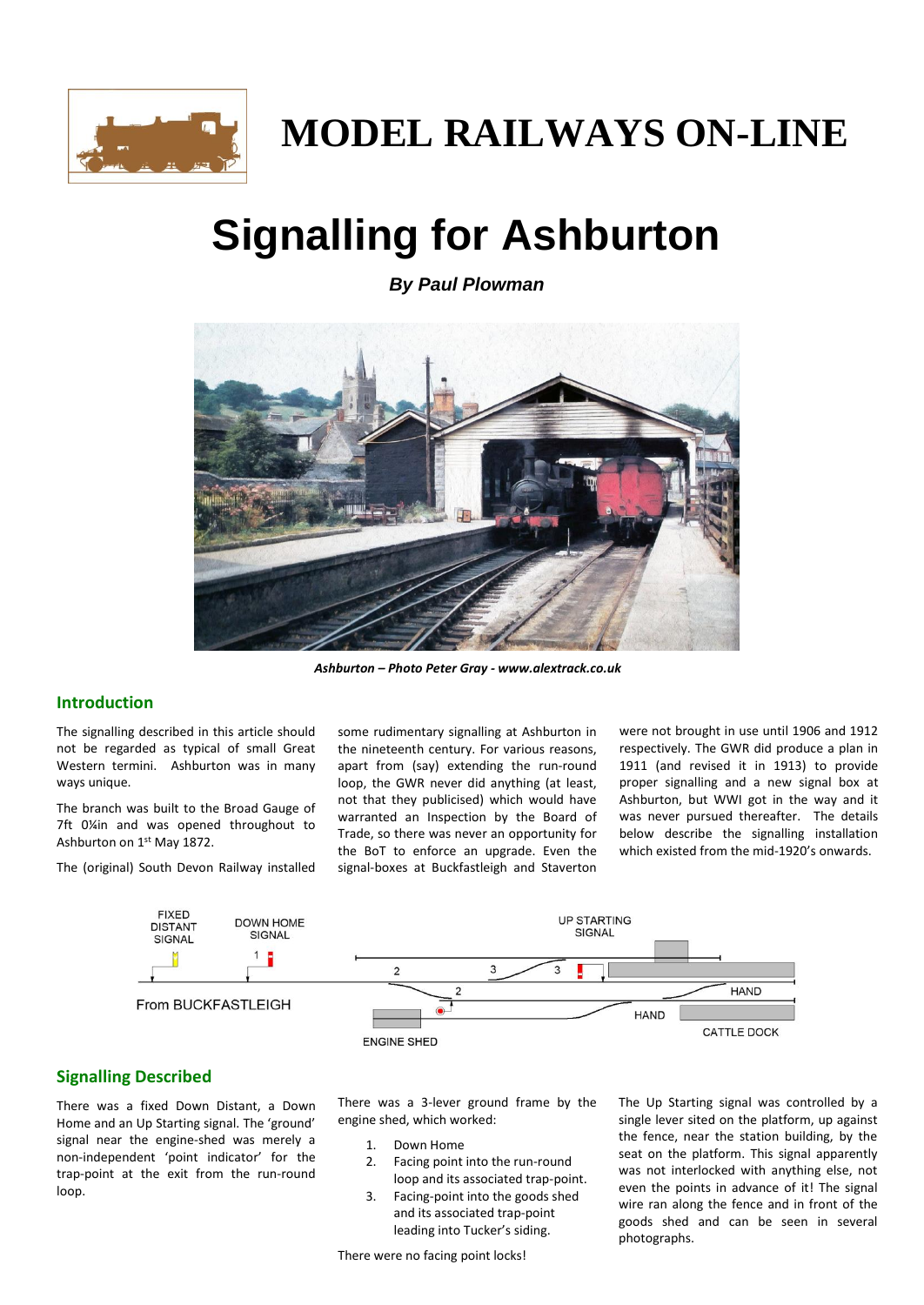The crossover between the platform and loop line was worked simply as two independent hand-points, each with its own lever. The lever in the 6-foot working the point in the platform line was clearly an older design than that on the loop line point and it may have been padlocked when not in use. Photographs from the BR era show that it was not uncommon for the point in the loop to be left for the 'crossover' route while the one in the platform road was set normal.

From 1889 onwards the branch was operated as two Train Staff & Ticket sections Ashburton Jcn (later Totnes) – Buckfastleigh (square red staff) and Buckfastleigh – Ashburton (round blue staff), but in 1956 that was reduced to a single One Engine in Steam section Totnes - Ashburton. Block control was listed in the Working Timetable Appendices as "South Devon Block Telegraph Instruments" – almost certainly some ancient form of single-needle telegraph, in effect working museum pieces.

## **Operation**

The passenger service was a simple operation. The locomotive (usually 1470) was stabled at Ashburton overnight. An auto coach was stabled in the platform under the roof. Once the locomotive was coupled to the coach, they remained coupled all day. An additional coach might be added for school or workman's trains which would be left stabled in the cattle dock siding. Photographs show up to three auto coaches at Ashburton at any one time.

When the locomotive needed to be moved to the loco shed for servicing it would take the coach with it. The branch goods arrived in the afternoon while the passenger loco was being serviced. The goods loco ran round its train. The passenger train then shunted across to the platform while the goods train was shunted into the loop to clear the way for the passenger train to depart.

There would then follow some unusual shunting moves. Empty wagons from Tucker's siding would be moved up to the goods shed. This would be achieved by attaching a cable from the loco (on the running line) to a wagon in the siding and hauling them forward. It is reported that the cable often end up wrapped around the loading gauge and starting signal. The loco would then shunt the empty wagons from the goods shed and replace them with incoming wagons. The process would then be reversed with the cable being used to haul wagons down Tucker's siding.



*In this photograph the lever for the Up Starting Signal is barely visible. The lever is difficult to see against the railings. It is level with the front of the bus. Photo: Bob Griffiths - www.alextrack.co.uk*



*The wire for the Up Starting Signal ran along the fence line. The wire can be seen attached to a fence post just above the lamp on the loco. By this time the signal arm had been removed and the wire was slack. Here 1470 is seen during the goods only period, by then in lined green livery with late logo and turned to run with chimney towards Ashburton. Photo: Alan Taylor Collection - www.alextrack.co.uk*

#### **Market Days**

Market days found Ashburton Station very busy. Cattle wagons were brought to the sidings at Buckfastleigh in the days before the market. A photograph by Peter Gray in his book "Steam in Devon" shows one of these workings at Dainton. On market day they were hauled to Ashburton where the loco would stop clear of the release crossover with the rear of the train extending back beyond the loop points by the engine shed. The loco would be uncoupled and shunted into the loop. 'That' cable would again be attached between the loco and a suitable location on a cattle wagon. The wagons would then be pulled forward to the buffer stops. The number of wagons in the train was limited such that when pulled forward there was clearance at the loop points for the loco to 'escape'. The formation consisted of around 32/33 cattle vans plus brake vans, possible one at each end. The loco would then shunt the train into the loop providing an opportunity for a passenger train to arrive and depart. Fig.AN39 in Paul Karau's book Great Western Branch Line Termini shows one of these trains shunting out beyond the home signal. One wonders how the driver knew when the points had